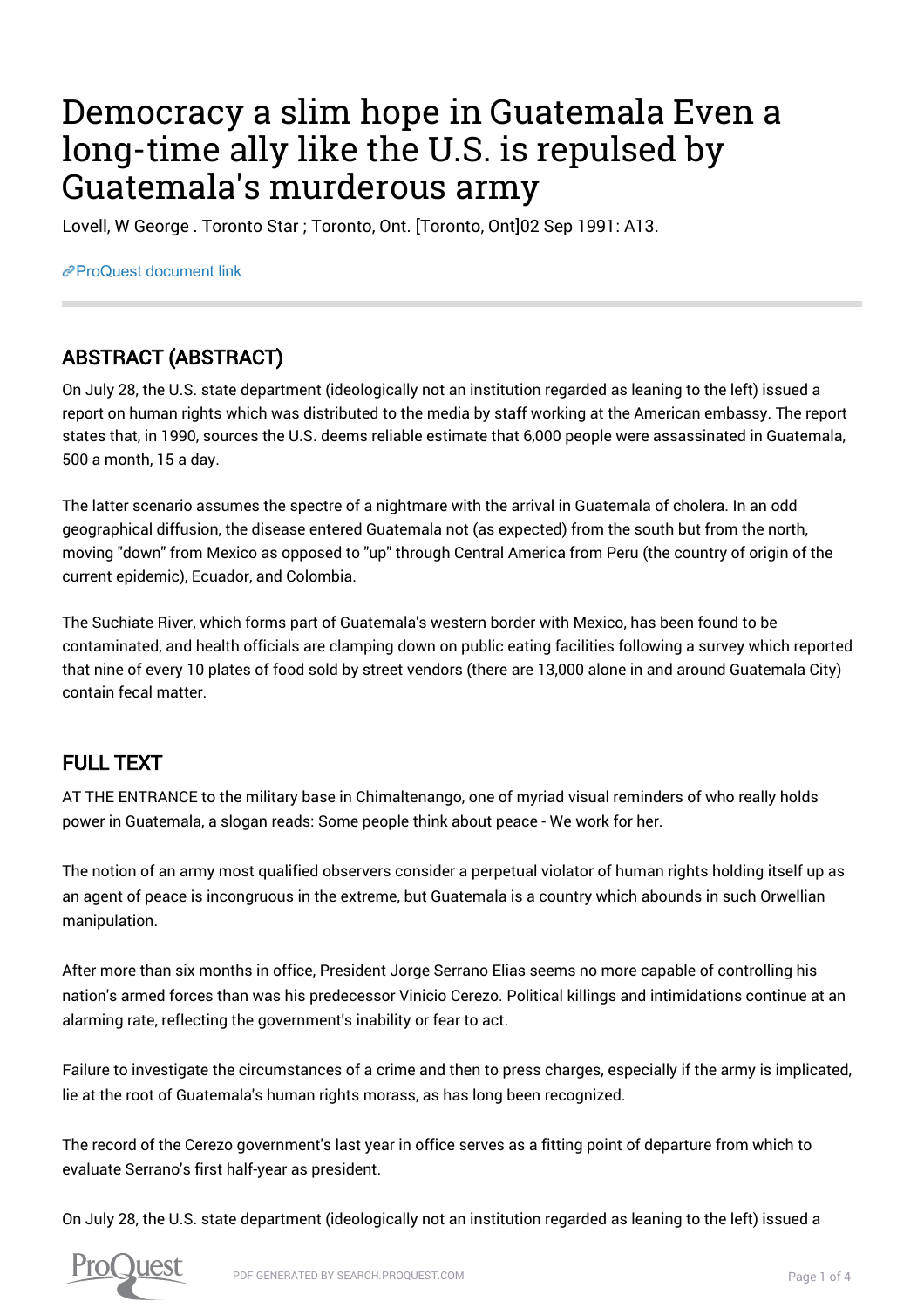report on human rights which was distributed to the media by staff working at the American embassy. The report states that, in 1990, sources the U.S. deems reliable estimate that 6,000 people were assassinated in Guatemala, 500 a month, 15 a day.

Most damning, however, was the report's willingness to categorize 304 assassinations as overtly political, and to attribute blame for these killings directly to the national armed forces, or to individuals associated with them and therefore protected by them.

The report went on to emphasize that the army, and for the most part the police also, are exempt from prosecution in cases of human rights violations, which effectively means that the rule of law operates with serious restriction.

A week before the state department's report, Guatemala's own human rights ombudsman, Ramior de Len Carpio, drew public attention to more than 300 "extra judicial killings" between Jan. 1 and June 30, 1991.

He also pointed out that two of every three depositions brought to his attention fell beyond his office's terms of reference, which caused him to be very wary of designating Serrano's presidency one in which, thus far, "significant improvement" may be observed. Hundreds of killings reported by the local press went without any kind of official inquiry.

If Len Carpio's statement did not please members of Serrano's administration, neither did remarks he made earlier about "unconstitutional" recruitment go over well with the army high command, many of whose 40,000 rank and file are abducted into service. The outspokenness of someone in Len Carpio's position is rare. Far more than most, he knows the price paid by Guatemalans who dare to address the harrowing consequences of the civilian-military alliance.

One particularly repugnant assassination in July was that of agronomist Julio Quevedo Quezada, murdered in front of his wife and children by two gunmen while on his way to visit his parents in Santa Cruz del Quiche.

The shooting of Quevedo, a prominent member of the Catholic relief agency CARITAS, provoked strong condemnation from Monsignor Prspero del Barrio, Archbishop of Guatemala. He lashed out at the impunity that the culprits of the deed would likely enjoy, stating: "Crimes such as this are never resolved, for the authorities always tell us they will investigate and everything ends right there, which means the identity of the killers is never determined nor is anyone apprehended."

Having the will to prosecute means taking enormous risks, as lawyer Roberto Arturo Lemus can attest. He, like Quevedo, also worked in El Quiche, where he represented Maya Indians who wished to bring to justice members of the army's civil defence patrol accused of the murder and harassment of fellow community residents. Shortly after overseeing the necessary legal proceedings, Lemus and his family received multiple death threats. On July 15, Lemus left Guatemala for exile in Canada.

So appalling is the human rights situation that the U.S. has once again decided to suspend all military aid to Guatemala and to impose conditions on programs of economic assistance. A non-military package amounting to \$56.6 million in 1990 has been cut to \$30 million for 1991.

This reduction has served to cool relations between the two countries considerably and can only exacerbate the already dismal plight of the Guatemalan economy.

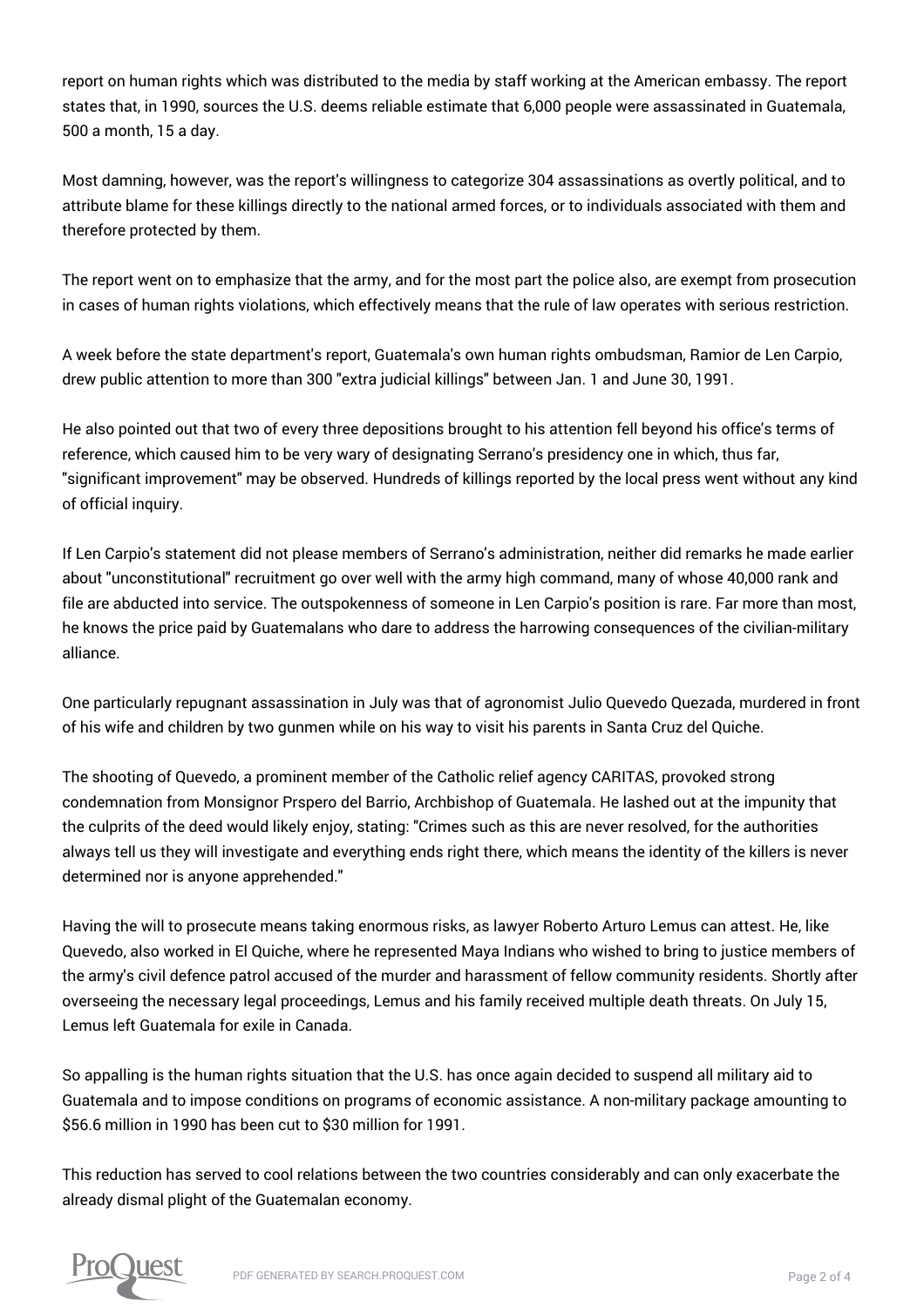Surveys of working conditions by local and international agencies reckon that 65 per cent of the population is underemployed, three out of every four workers earning wages of only \$2.50 (Canadian) daily. These starvation incomes inevitably result in horrifying statistics of deprivation: 86 per cent of families live below the poverty line, 68 per cent of them in conditions officially described as extreme, without access to clean water and even rudimentary medical services.

The latter scenario assumes the spectre of a nightmare with the arrival in Guatemala of cholera. In an odd geographical diffusion, the disease entered Guatemala not (as expected) from the south but from the north, moving "down" from Mexico as opposed to "up" through Central America from Peru (the country of origin of the current epidemic), Ecuador, and Colombia.

The first confirmed case was that of Gabriel Zacarias Mendez, a resident of San Marcos who had returned to Guatemala after a period of work on a farm in the southern Mexican state of Chiapas. Zacarias was admitted to hospital in Guatemala City on July 21, where he was taken off the critical list four days later, following intensive treatment that turned the migrant worker into a temporary celebrity.

His expensive, "high tech" recovery will not be a fate shared by other Guatemalans. By Aug. 4, 16 more cases had been confirmed and were being attended in Coatepeque.

The Suchiate River, which forms part of Guatemala's western border with Mexico, has been found to be contaminated, and health officials are clamping down on public eating facilities following a survey which reported that nine of every 10 plates of food sold by street vendors (there are 13,000 alone in and around Guatemala City) contain fecal matter.

Cholera could thrive under such conditions and cause many more deaths in Guatemala than in any other afflicted country.

President Serrano presides over Guatemala during a time of ongoing crisis. On the positive side, perhaps his most important achievement so far is in organizing face-to-face talks in Mexico with representatives of the guerrilla insurgency which have waged war against the system for years.

An "historic accord" signed on July 25 in Queretaro, under the auspices of the United Nations, spelled out a common platform relating to issues of "democratization." Significantly, four signatories for the Guatemalan government were members of the national armed forces. Only if their institution truly decides to work for peace will any prospect of a better Guatemala be possible.

\* W. George Lovell is a member of the Department of Geography at Queen's University. He returned recently from a month's field work in Guatemala.

#### Illustration

Caption: Sygma photo Guatemalan peasant with hands bound

### DETAILS

People: Elias, Jorge Serrano Carpio, Len Quezada, Julio Quevedo Lemus, Roberto Arturo